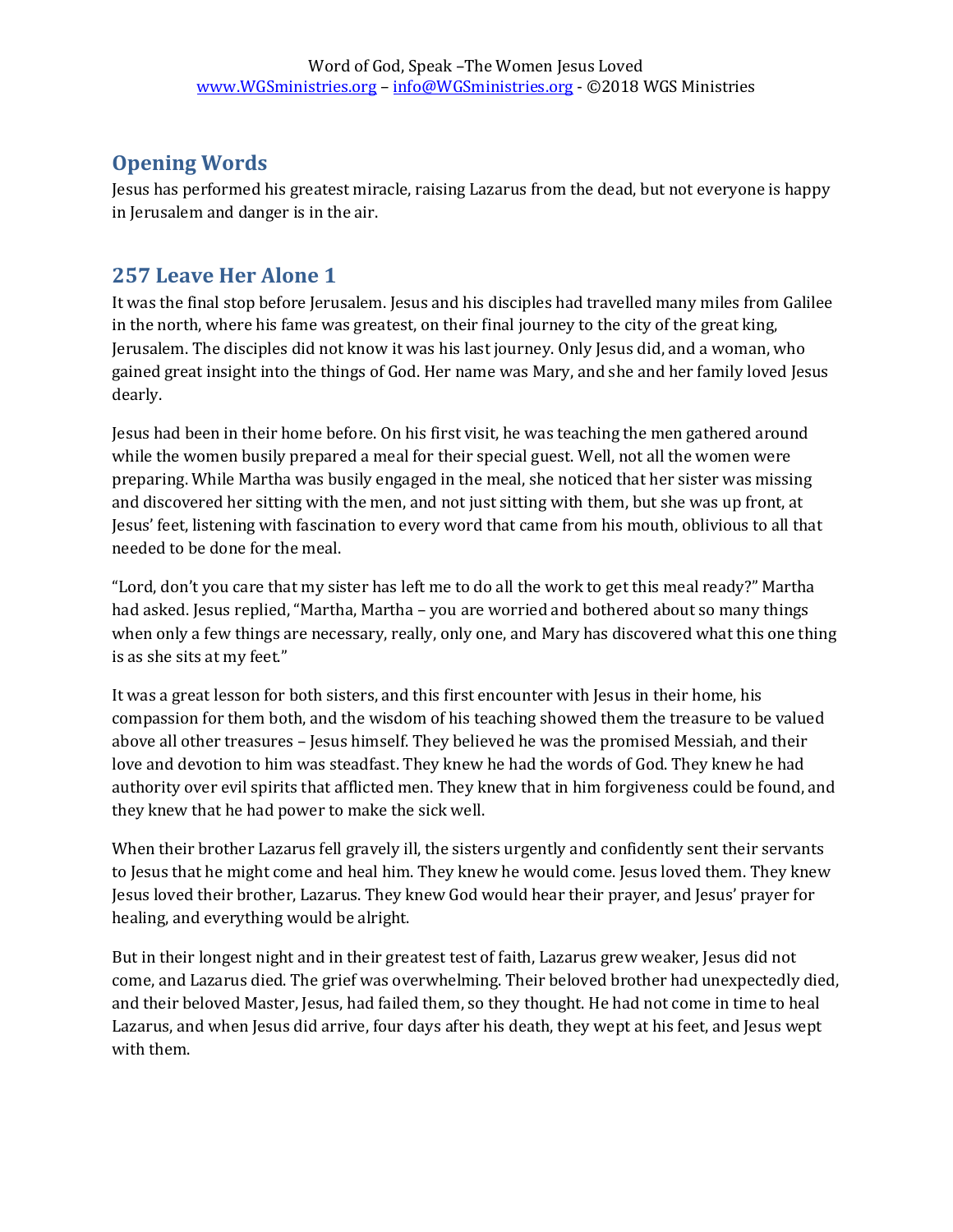But the death of Lazarus was an opportunity to teach the sisters a deeper lesson – Jesus had power to heal, and he had power to raise the dead. Jesus not only had power to raise the dead, but he said, "I am the resurrection and the life, he who believes in me, shall live forever with me."

Did the sisters believe this, he asked, and when they said "yes," Jesus took them to the tomb and raised their dead brother to life. "Lazarus, come forth," Jesus said, and their dead brother breathed again and walked out of the tomb and lived. Astonishment and indescribable joy swept over the sisters. Their love for Jesus deepened and they were committed to him – the great treasure – above all else.

But not everyone was committed to Jesus. After Jesus raised Lazarus, some of the bystanders, who were not sympathetic to him went to the Pharisees and told them what Jesus had done. The Pharisees went to the chief priests in the Temple in Jerusalem and told them, and they convened a council.

"What are we doing? This Jesus is a deceiver and is performing great signs. If we let him go on like this, he may perform more signs, and these uneducated people will believe in him."

"Yes, and this will only stir up the Romans. They always are watchful for insurrection from us. When they see the people following Jesus they will take it as a threat, and they will remove us from our place of leadership. They may even destroy our nation."

Caiaphas, the high priest, listened for some time as the council discussed the problem of Jesus but did not seem to know what to do about him. It was clear that he was performing many miracles, but they did not believe the miracles were from God. They believed Jesus was a deceiver, but what should they do about him? Finally, Caiaphas spoke, "Brothers, brothers, please quiet. It is obvious from this discussion that none of you knows what to do. But I believe our course of action is clear. One man must die. Either this man dies, or the nation dies. Either we arrest Jesus and charge him, or we lose our nation to the Romans."

All fell quiet. It was a conclusion many had considered for some time – that Jesus must die – but they had been afraid to say it aloud. And now, Caiaphas had uttered the words that the religious leaders had wanted to hear all along – they must do away with Jesus – and from that point forward, they planned to kill him and gave orders that if anyone found him, they must report his location so they could arrest him and begin the proceedings against him.

The Passover of the Jews was near. Pilgrims from across the land and from the far corners of the Roman empire journeyed to Jerusalem. As they journeyed and as they congregated in the Temple in preparation for the great feast that commemorated their deliverance from Egypt, they asked, "Do you think Jesus is coming to the feast? And if he comes, what will he do? And what will the leaders do for there is a rumor they are seeking to arrest him." And the people wondered what would take place in the days to come.

Jesus and his disciples were finishing the long walk from Jericho to Jerusalem, 17 long miles upward from the valley floor to the mountains of Judea. But rather than go straight to Jerusalem. Jesus stopped in one of his favorite places. It was the city where Mary, Martha, and Lazarus lived. Jesus